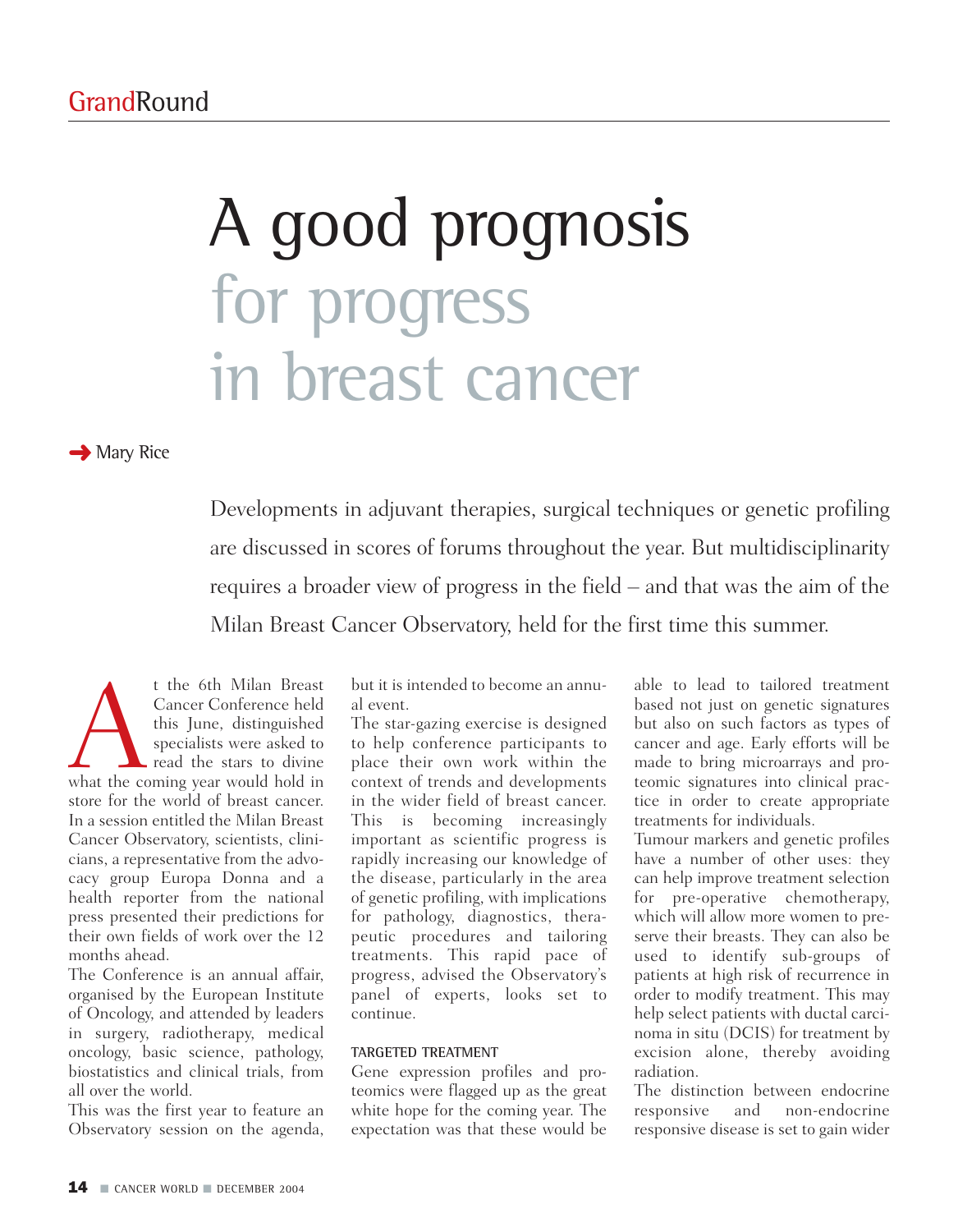

recognition as a major tool for planning systemic therapies for breast cancer. Sequential endocrine adjuvant therapies are likely to be confirmed as a valuable therapeutic approach in women with endocrine responsive disease, though further studies to overcome resistance to endocrine therapies by sequential treatments are needed.

There will also be new opportunities for improving the use of therapies for patients with advanced breast cancer by using the new targeted treatments together with cytotoxic agents. These compounds will reach the stage of testing in the adjuvant setting very shortly.

Progress is also expected in the development of novel agents with one or a few biological targets, using advanced molecular and immunological technology to overcome mechanisms of malignant transformation, infiltration and metastasis which are still unclear.

# **HORMONE-SENSITIVE CANCERS**

Aromatase inhibitors are set to become the standard adjuvant treatment for women who have steroidreceptor-positive breast cancer, although warnings were raised of the need for special care in monitoring bone loss. Continuing refinements of adjuvant chemotherapy regimens are expected, paying particular attention to the selection of drugs and dosage, and to the treatment schedule.

In both developed and developing countries, clinical prediction for the appropriate use of tamoxifen in selected patients should become standard. This strategy will be essential to offset increasing healthcare costs.

# **SENTINEL NODE BIOPSY**

Sentinel node biopsy is set to become the universal standard of care for node-negative stage 1 and 2 breast cancer. The procedure will also be used more frequently after neoadjuvant therapy when the axilla is downstaged to node-negative after treatment.

#### **OVERDIAGNOSIS**

Diagnostic histopathologists will apply criteria to avoid overdiagnosis of DCIS and other conditions with

increased incidence rates. These increases have frequently been the result of including more minor changes, which, though similar, lack the intrinsic risk of local recurrence and evolution to the invasion of lesions that define the importance of DCIS. The level of threat to survival represented by different local and distant recurrences, including the time dependency of survival in highgrade, rapidly proliferating cancers, will be more precisely defined.

The increasing incidence of 'inflammatory carcinoma' will be significantly reduced by careful application of diagnostic criteria – an effort already begun by quantifying the degree of breast involvement by inflammatory changes. The importance of clustering in analysing standard data will become more widely recognised.

#### **BIOSTATISTICIANS**

How will all this be held together? Strengthening the collaborations between biostatistical scientists and clinical and laboratory scientists will be a critical part of achieving progress. Computation biology plays an increasingly important role in defining the molecular basis of disease and identifying targets for therapeutic intervention. Equally important for patient care will be the thoughtful application of current clinical trial methodologies to tailor trial design and analyse results separately for subpopulations of patients according to the steroid hormone receptor status of the primary tumour.

# **PATIENT PARTICIPATION**

There will be a growing recognition of the contribution that patient advocates can make, particularly in the area of clinical trials. Patient groups will play a bigger role in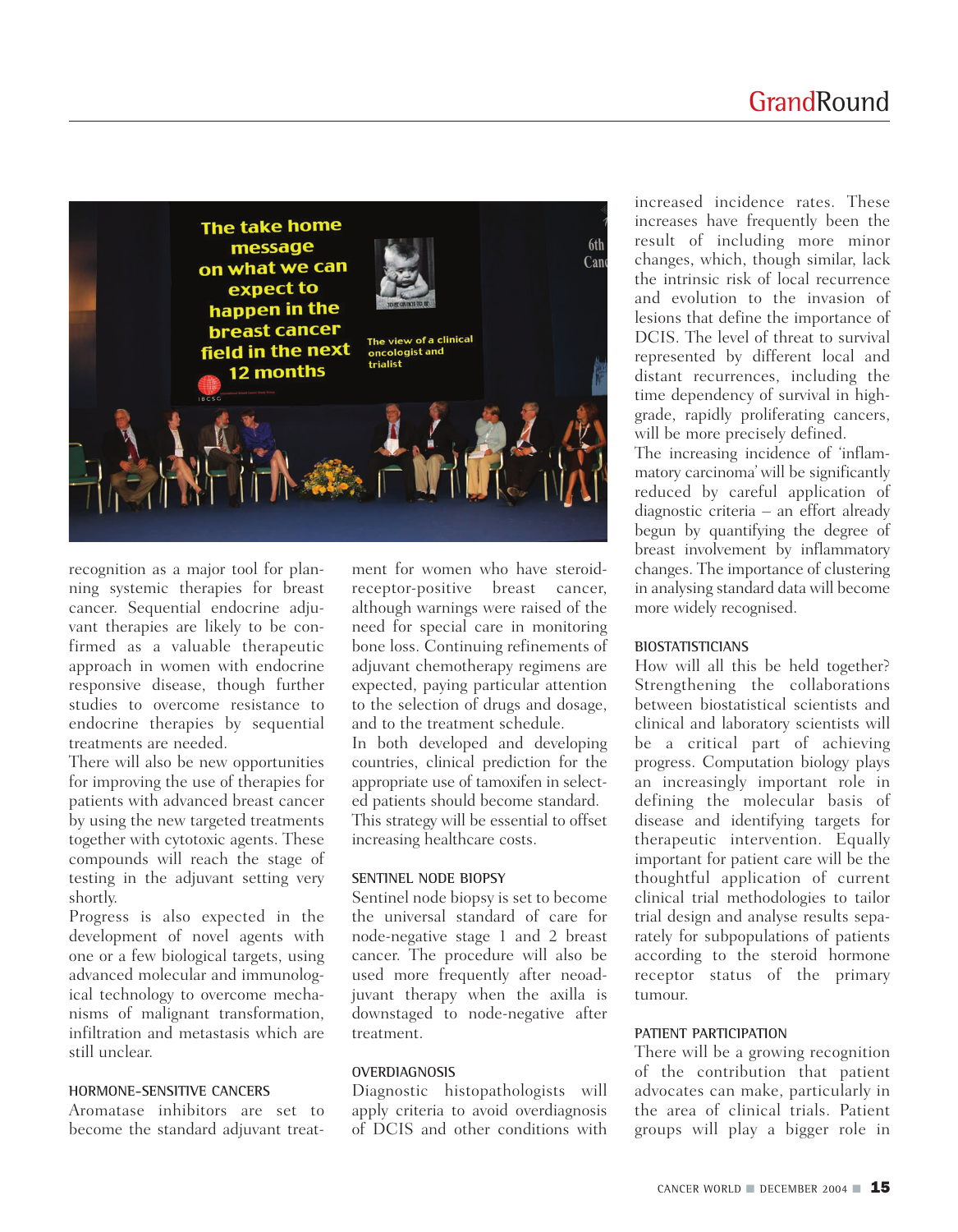# Aromatase inhibitors will become the standard adjuvant treatment for steroid-receptor-positive breast cancer

spreading information about ongoing trials, and we can also expect to see more patient advocates included in clinical trial committees, contributing their views and experiences to discussions and decisions about their design.

#### **THE POLITICAL AGENDA**

As of June 2003, Europe has been committed to a set of policies laid out in the Breast Cancer Resolution, which includes moving towards services provided through multidisciplinary teams in networks of specialist centres in line with the EUSOMA guidelines. Some progress can be expected on this front – faster in some countries than others. We can also hope to see progress in reaching the target set by the resolution of reducing breast cancer mortality by

25% and reducing disparities in fiveyear-survival across Europe from 16% to 5%.

### **THE MESSAGE**

The health media will start to move away from the traditional emphasis on promoting breast awareness and breast checking – felt by most health commentators to be a 'completed job' – to translating and communicating to the public the ever-greater progress in breast cancer therapies.

The partnership between health professionals and health media can be extremely productive for all concerned – not least the patient. In the long run, the informed patient will raise standards of care. Traditional barriers between the medical profession and the media are breaking down and specialists are increasingly

THE PANEL

- Monica Castiglione-Gertsch SAKK/IBCSG (Swiss Group Clinical Cancer Research/International Breast Cancer Study Group), Bern
- Alberto Costa The European School of Oncology, Milan
- Nancy Davidson Sidney Kimmel Comprehensive Cancer Centre, The John Hopkins University, Baltimore
- Richard Gelber Dana Farber Cancer Institute, Boston
- Aron Goldhirsch European Institute of Oncology, Milan
- Stella Kyriakides Europa Donna/The European Breast Cancer Coalition
- Virgil Craig Jordan Robert H Lurie Cancer Center, Northwestern University Medical School, Chicago
- Monica Morrow Northwestern Memorial Hospital, Chicago
- David L Page The Vanderbilt-Ingram Cancer Center, Nashville
- Gordon F Schwartz The Breast Health Institute (founder), and Jefferson Medical College, Philadelphia
- Isla Whitcroft Health Journalist, London

recognising the value of sharing their knowledge with the general public via the media.

#### **GOOD FORTUNE AHEAD**

Some bad omens were detected in some panelists' planetary divinations. There were warnings that bureaucracy will continue to impose an unnecessary impediment and complication on academic clinical trials, and that industry was generally unsupportive of academic clinical research. Bureaucracy on the part of funding agencies was also seen as a threat, as was the level of public funding for research, which was seen to be decreasing.

But looked at overall, the constellations concerning breast cancer seem to augur well for the coming year, predicting continuing progress on multiple fronts, improved working together, learning from each other, and ensuring that more patients than ever have access to top-quality services.

The main points made by the panellists will be distributed widely in the breast cancer community to help both inform their work and give an overview of where research, treatment, and care is headed in the coming months. "Some of these developments may seem like small steps, but they combine to produce improvements in care for patients and hope for those who treat them," said Alberto Costa, organiser of the Observatory. "It will be interesting to look back in five years time and see how things have changed."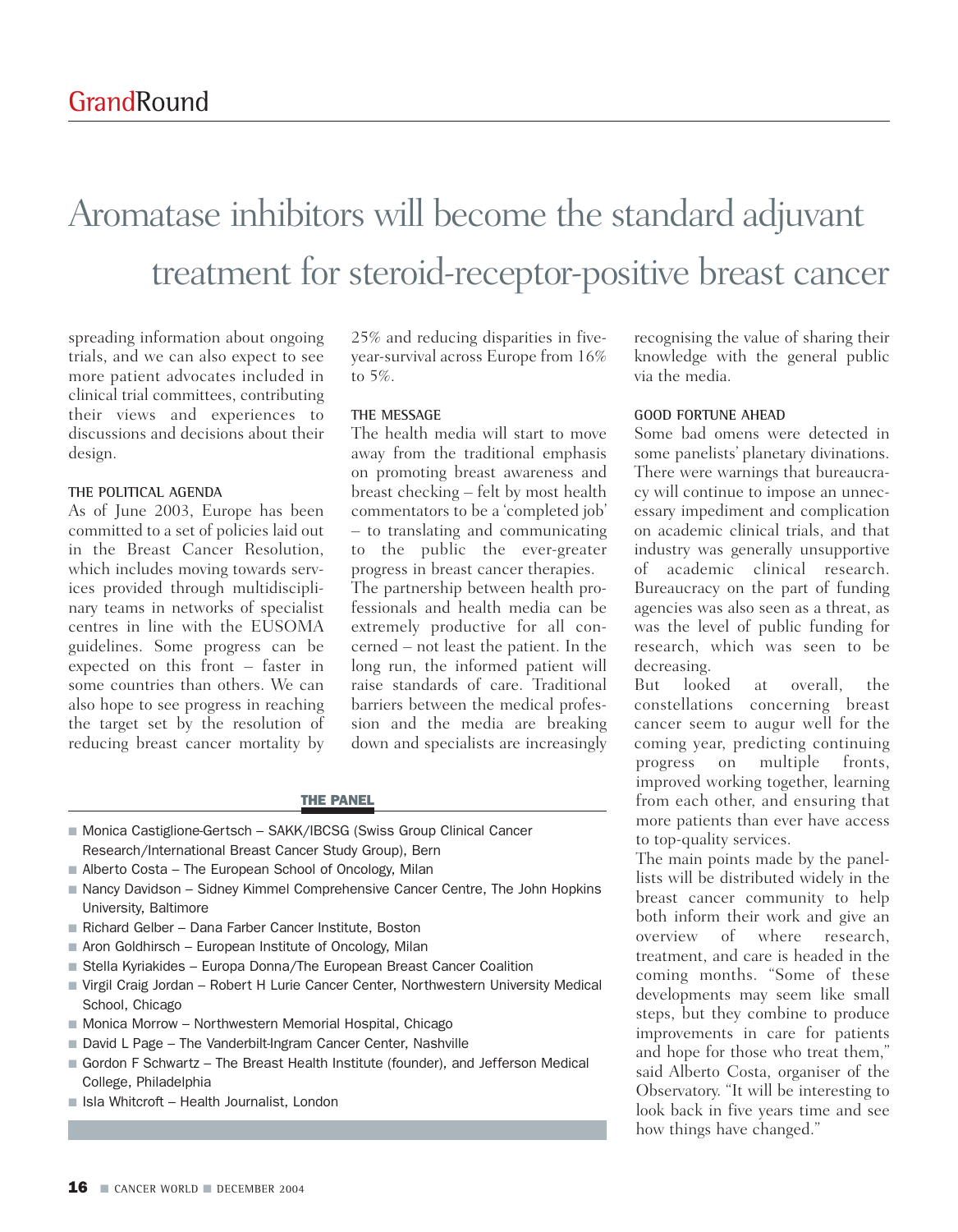# Locoregional techniques: under-rated and under-researched

**→** Rob Stepney

Attempts to control or cure cancers using localised therapies are still in their infancy. Studies have been patchy and sporadic, with little attempt to collaborate across centres or across specialties. So a number of pioneers in the field got together to try to map out the next steps.

Where the problem<br>
is primarily local, it<br>
would be logical to<br>
consider a local<br>
approach to treatment. Yet typically, caused by a tumour is primarily local, it would be logical to consider a local locoregional approaches have been considered only as palliative treatments of last resort. When their use earlier in the course of disease has been advocated, there has often been more enthusiasm than effective evaluation. The numbers of patients studied has generally been small, collaboration limited, and results highly dependent on the expertise of the individual operator.

Nonetheless, there is a growing body of evidence regarding a variety of techniques used in different settings to show that, when used appropriately, locoregional techniques can have a significant impact not only on quality of life, but also survival. Experiences

in advanced breast cancer, melanoma confined to a limb, soft tissue sarcoma, and isolated liver metastases from colorectal cancer have all shown that local tumour responses can be obtained with relatively low toxicity. The use of intra-arterial administration of chemotherapy may even open up treatment possibilities to patients who are too frail to tolerate systemic therapy. And this route could prove a highly cost-effective approach. Another big advantage is the possibility that patients with regionally advanced tumours of the limbs may be able to avoid amputation.

Despite this body of evidence, many of today's cancer patients are missing out because too many treatment centres remain unaware of the possibilities offered by current techniques, and too few studies are being done to improve locoregional treatments. So

earlier this year, the European School of Oncology (ESO) brought together experts who have pioneered locoregional techniques in various cancers. They were asked to piece together an overview of the current state of knowledge and experience in this field, for dissemination among cancer clinicians, and with the aim of stimulating interest in carrying out trials.

A notable feature of the group was that both medical and surgical oncologists were well represented (see box overleaf for participants). This is important because the key to the successful use of locoregional techniques often lies with the way they are integrated within the wider therapeutic approach – with each other, with the best of systemic treatments, and with surgery – which requires collaboration between a variety of specialisms.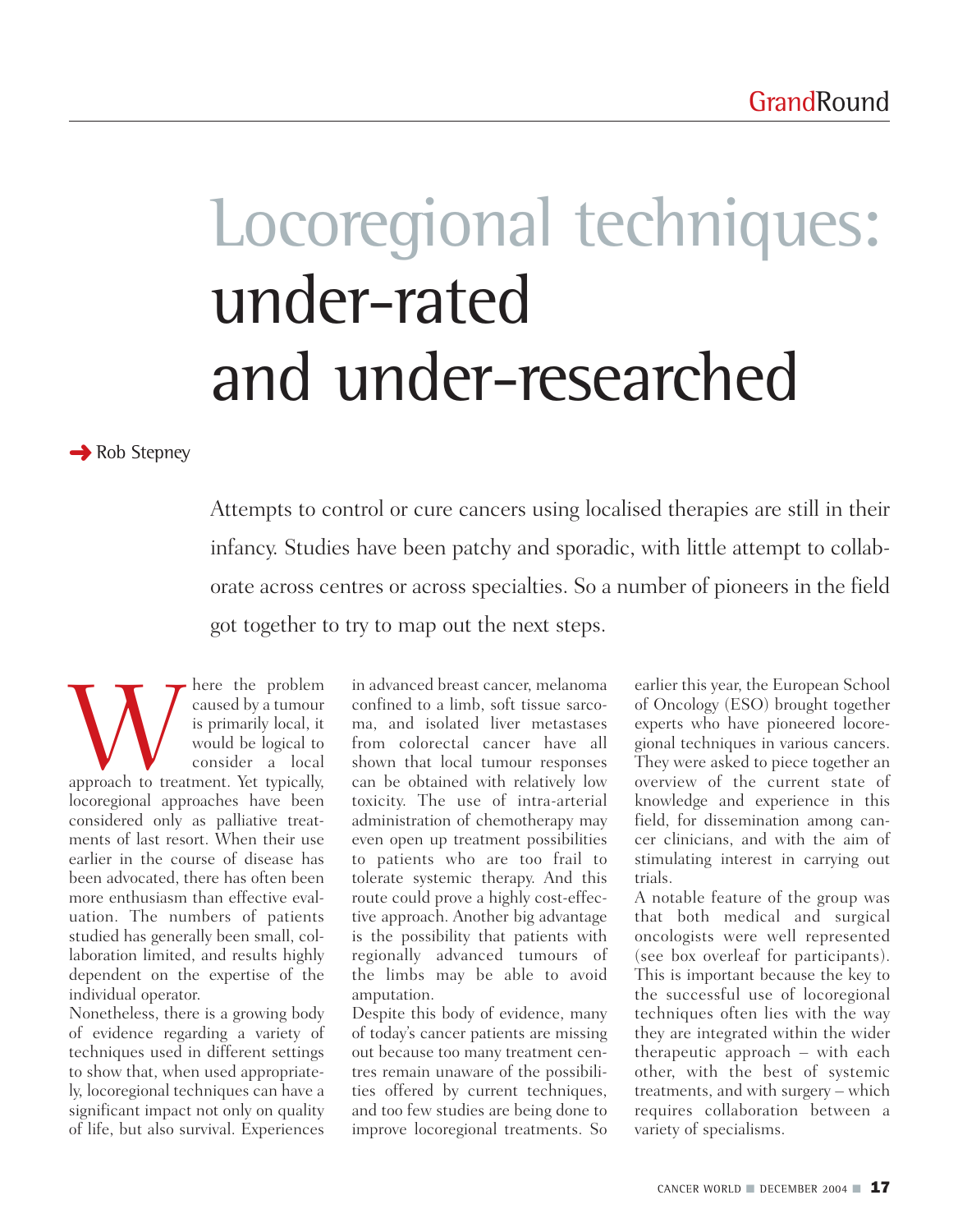# **OPTIONS AND EVIDENCE**

The range of locoregional approaches (chemotherapeutic, biological and physical) is constantly expanding. The main ones can be listed as:

• Chemotherapy infused through the hepatic or internal mammary arteries • Isolated limb perfusion with com-

binations of conventional cytotoxic agents and cytokines

• Chemoembolisation

• Embolisation utilising yttriumlabelled microspheres, which both mechanically obstruct the tumour vasculature and irradiate local malignant tissue

• Radiofrequency, laser and cryoablation

- Photodynamic therapy
- Hyperthermia

Though all of these have been used in various settings, only a few have so far been studied in randomised controlled trials. Maurizio Cantore reported a recent randomised, multicentre study into the effectiveness of intra-arterial administration of FLEC (5-FU, leucovorin, epirubicin and carboplatin) in patients with unresectable pancreatic cancer. The results showed that this locoregional therapy improved survival by an average of two months compared with patients treated with systemic gemcitabine.

Similarly encouraging results have come out of a randomised trial in colon cancer metastatic to the liver, which showed better survival when systemic chemotherapy was preceded by hepatic artery infusion than when systemic treatment was given alone. And, following promising phase II results, including a median 15 month survival, the European Organisation for Research and Treatment of Cancer (EORTC) has just accepted the protocol for a study of intra-arterial versus systemic fotemustine in ocular melanoma.

### **PRIMARY AND SECONDARIES**

Both locally advanced disease and metastases can be amenable to local therapy.

When surgery is not an option for hepatic metastases from colorectal cancer (CRC), lesions can still be treated – by cryosurgery, radiofrequency or laser ablation, or hepatic arterial infusion of chemotherapy. Phase I/II studies of intra-arterial irinotecan and oxaliplatin have achieved partial response rates of up to 40%. So it seems that newer drugs with good systemic efficacy are also active when locally administered, and their controlled evaluation is a clear priority.

Giammaria Fiorentini described how patients with unresectable chemotherapy-resistant CRC metastases can also be treated by hepatic artery administration of yttrium-90 labelled microspheres. This treatment has the potential to downstage disease to the point of resectability, as has been demonstrated by Andrew Kennedy and colleagues in the US. The beta-emitting isotope, carried by either resin or glass beads, irradiates malignant cells within a few millimetres of the site of embolisation, while delivering little radiation to normal liver.

A series of 243 patients treated this way have shown a median survival of 12.8 months. There were no deaths or cases of radiation hepatitis resulting from the treatment, and levels of pain, fever and gastrointestinal toxicity were considered 'reasonable'. Trials involving delivery of radioactive microspheres in combination with current chemotherapy are underway. In locally advanced or recurrent breast cancer, good long-term local control is essential for quality of life, and taking a locoregional approach makes sense because of the strong correlation between dose and response seen with most cytotoxics. In Cantore's experience, the internal mammary artery is simple to cannulate. In locally advanced disease, infusion of FEM (5-FU, epirubicin and mitomycin) chemotherapy has achieved good rates of partial response, with the majority of tumours becoming operable, at the cost of mild systemic toxicity. But the intra-arterial approach is less effective with recurrent tumours.

Haematological toxicity was mild – with only one case of a grade 3 anaemia among 83 patients. Local erythema and hemialopecia were relatively common side effects

#### TASK FORCE MEMBERS

The Task Force on Locoregional Techniques met in Bentivoglio, Italy, and was hosted by the Ramazzini Foundation. The participating experts were, pictured from left to right*(opposite)*:

- Maurizio Cantore, Carrara, Italy medical oncologist
- Martin Highley, Dundee, Scotland medical oncologist
- Beniamino Palmieri, Scientific Co-ordinator of the Task Force, University of Modena and Reggio Emilia, Italy – surgeon
- Ferdy Lejeune, Lausanne, Switzerland surgeon
- Giammaria Fiorentini, Empoli, Italy medical oncologist
- Cornelis van de Velde, Leiden, the Netherlands surgeon *(not shown)*
- Hans-Joachim Schmoll, Halle, Germany medical oncologist *(not shown)*
- Morando Soffriti, Ramazzini Foundation experimental oncologist *(not shown)*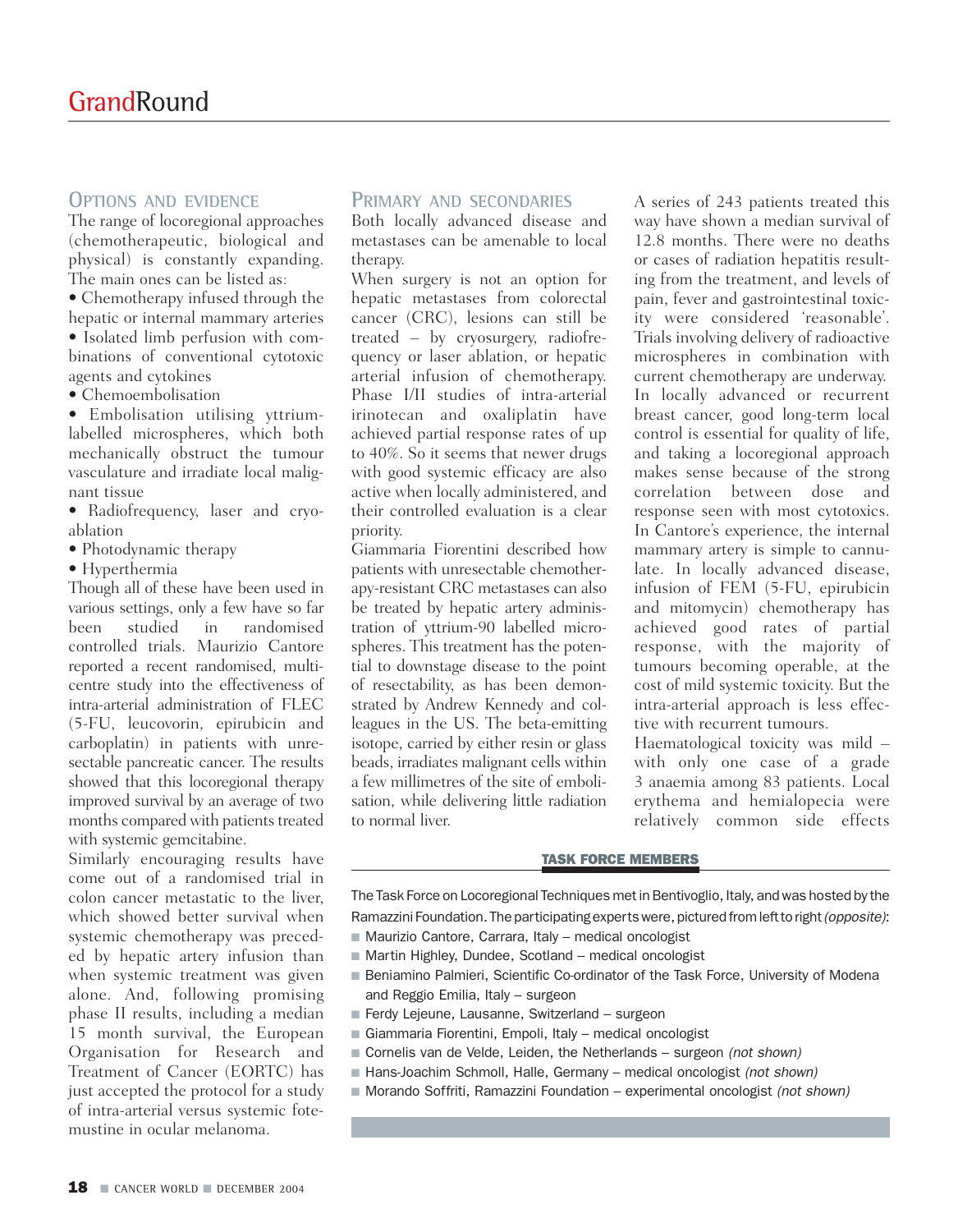

#### The Task Force

and there were two cases of carotid spasm.

Whether used in locally advanced breast cancer or recurrent tumours, this locoregional technique, advises Cantore, should be undertaken only as part of an integrated strategy including systemic and surgical approaches.

# **SYNERGIES**

Martin Highley described how a temporary alteration in cell physiology caused by one drug may facilitate the uptake and cytotoxicity of another. For example, in isolated limb perfusion, combining tumour necrosis factor (TNF) with melphalan potentiates vascular changes, increases leakage of melphalan and leads to a six-fold higher concentration of the cytotoxic in tumour tissue. Combining agents that target the endothelial cell with agents that target the tumour cell may enhance the efficacy of treatment.

Combretastatin inhibits tubulin polymerisation in the endothelial cell, leading to destruction of neovasculature and necrosis in the tumour core. But combretastatin given alone leaves a viable rim, suggesting a role for chemotherapy. The optimal sequencing of vascular targeting agents and chemotherapy is not clear, but there is at least the potential for using the former to trap cytotoxic agents in the tumour.

Ferdy Lejeune and his Lausanne group have striking experience of how biological and cytotoxic agents can be combined within a locoregional approach. In patients with locally advanced melanoma of the limbs, isolated limb perfusion with melphalan achieves a 50–60% rate of complete response. Adding TNF and interferon gamma to the perfusion (accompanied by hyperthermia) raises the complete response rate to 80–90%, and disease can be confined to the limb for long periods. The superiority of intensive biochemotherapy over melphalan alone is supported by interim analysis of a phase III trial in the US.

The European TNF Core Group investigating this approach also has

evidence of efficacy in 250 patients with inoperable soft tissue sarcomas. Isolated limb perfusion combining the three agents enabled amputation to be avoided in 80% of cases. Such perfusion exposes tumour to drug concentrations ten times greater than can be achieved with systemic administration. A corollary is that leakage into the systemic circulation must be kept below 10%, and continuously monitored.

One of the most intriguing examples of integrating locoregional approaches is hepatic arterial chemo-occlusion combining mitomycin and interferon alpha with microspheres. Both the microspheres and interferon are anti-angiogenic. This is an approach suited to the 30% of patients with metastatic CRC whose disease is confined to the liver for relatively long periods.

Hans-Joachim Schmoll and colleagues from Halle, Germany, have been treating patients with highly refractory disease with a three-weekly schedule. This is associated with low toxicity, requires a hospital stay of 2–3 days, and has induced disease stabilisation or better in 90% of cases.

On the basis of these promising results, there is a need for studies into the possible benefits of chemoocclusion therapy in other cancers such as breast cancer, melanoma, leiomyosarcoma and neuroendocrine tumours, where the high vessel density in tumours such as carcinoid may justify intra-arterial treatment with anti-angiogenic agents like bevacizumab.

Other combinations of techniques discussed by the Task Force include the use of regional hyperthermia with neoadjuvant chemotherapy in the treatment of soft tissue sarcoma, for which promising results (49% five